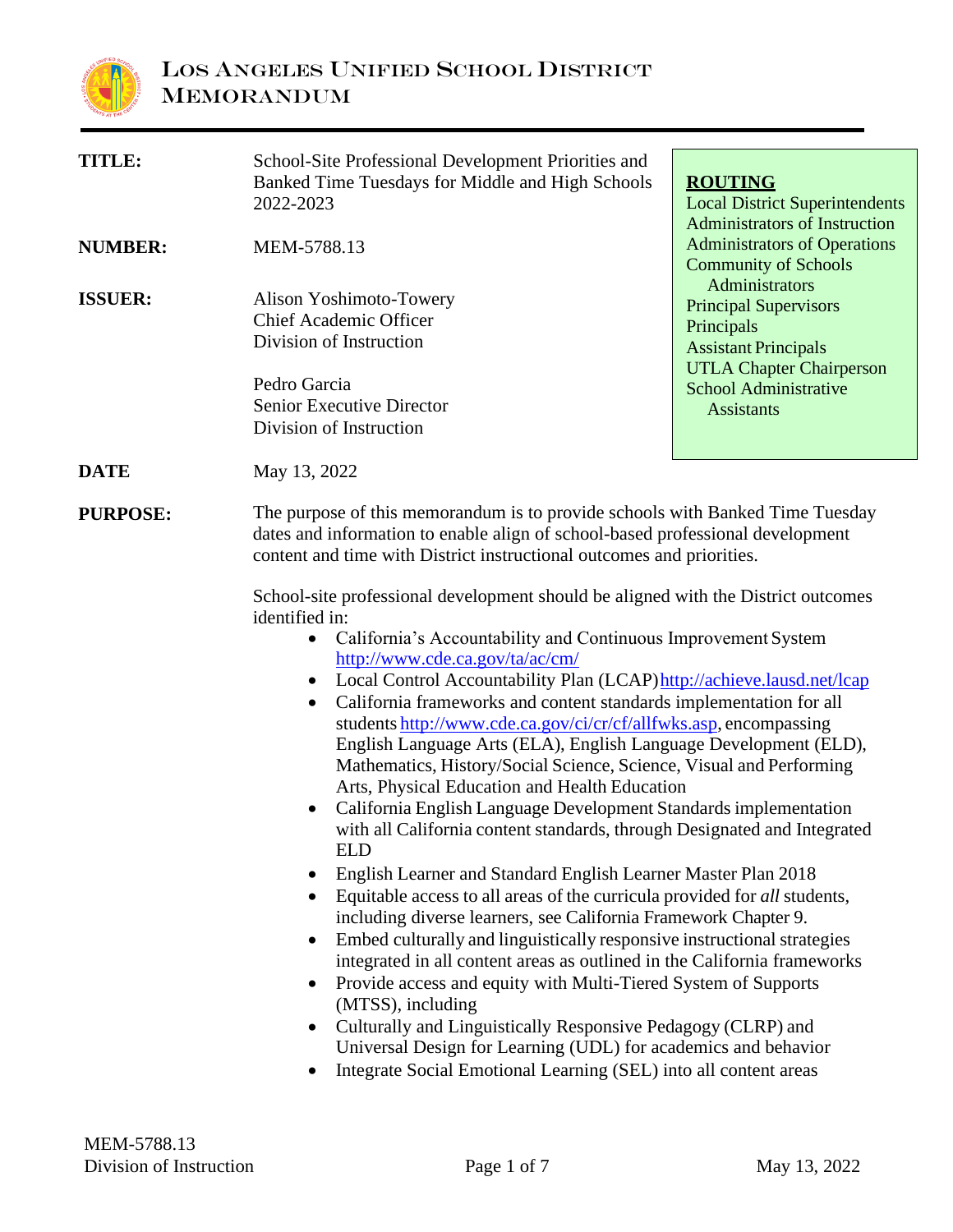

| <b>MAJOR</b><br><b>CHANGES:</b> | This memorandum replaces MEM-5788.12 of the same subject issued on<br>May 24, 2021.                                                                                                                                                                                                                                                                                                                                                                                                                                                                                                                                                                                                                                                                                                                                                                                                                                |
|---------------------------------|--------------------------------------------------------------------------------------------------------------------------------------------------------------------------------------------------------------------------------------------------------------------------------------------------------------------------------------------------------------------------------------------------------------------------------------------------------------------------------------------------------------------------------------------------------------------------------------------------------------------------------------------------------------------------------------------------------------------------------------------------------------------------------------------------------------------------------------------------------------------------------------------------------------------|
|                                 | The required courses for 2022-2023 are sessions 4 through 7 of the<br>Unconscious/Implicit Bias training begun in 2020-2021 when schools and offices<br>completed the first session of the series. In the 2021-2022 school year, schools and<br>offices completed sessions 2 and 3, Creating a Trauma Aware Learning Environment<br>and Confronting Implicit Bias and Microaggressions. In 2022-2023, the remaining<br>Unconscious Implicit Bias sessions to be completed are:                                                                                                                                                                                                                                                                                                                                                                                                                                     |
|                                 | Session 4: Designing Culturally Responsive Learning Environment Part 1<br>Session 5: Designing Culturally Responsive Learning Environment Part 2<br>Session 6: Who Belongs? The Role of Implicit Bias in Classroom Part 1<br>Session 7: Who Belongs? The Role of Implicit Bias in Classroom Part 2                                                                                                                                                                                                                                                                                                                                                                                                                                                                                                                                                                                                                 |
|                                 | These sessions will afford time for discussion, dialogue, reflection, as well as the<br>planning next steps and practical application of learning. The principles of Universal<br>Design for Learning, Equitable Grading and Instruction, Culturally and Linguistically<br>Responsive Pedagogy and Social Emotional Learning will be integrated throughout the<br>sessions.                                                                                                                                                                                                                                                                                                                                                                                                                                                                                                                                        |
| <b>BACKGROUND:</b>              | The primary expected outcome for professional development is continuous growth and<br>improvement of teacher practice through a cycle of inquiry that results in improved<br>student progress toward mastery of the content standards and English proficiency.                                                                                                                                                                                                                                                                                                                                                                                                                                                                                                                                                                                                                                                     |
|                                 | In accordance with Article IX-B, Section 2.0 of the LAUSD/UTLA Collective<br>Bargaining Agreement, principals are to work with their Local School Leadership<br>Council and instructional team to develop a year-long professional development plan<br>that focuses on the District instructional priorities and teacher effectiveness, as<br>determined by the Teaching and Learning Framework (TLF) and student achievement<br>data.                                                                                                                                                                                                                                                                                                                                                                                                                                                                             |
|                                 | Pursuant to Article IX-B of the agreement between the District and UTLA, the time<br>that is provided on the professional development Banked Time Tuesday afternoons<br>must be used to improve instruction to ensure student achievement of the standards.<br>Therefore, schools must not schedule or approve extracurricular or athletic activities<br>that occur during the 14 required 90-minute Professional Development Banked Time<br>Tuesdays. However, activities or practices can take place after the 90-minute<br>professional development activities have been completed. This applies, but is not<br>limited to, the following: cheer practice, band practice, academic decathlon, student<br>clubs, student body activities, and athletic practice or contests. For additional<br>questions, contact Trenton Cornelius in the Athletics Office at (213) 241-5847 or<br>trenton.cornelius@lausd.net. |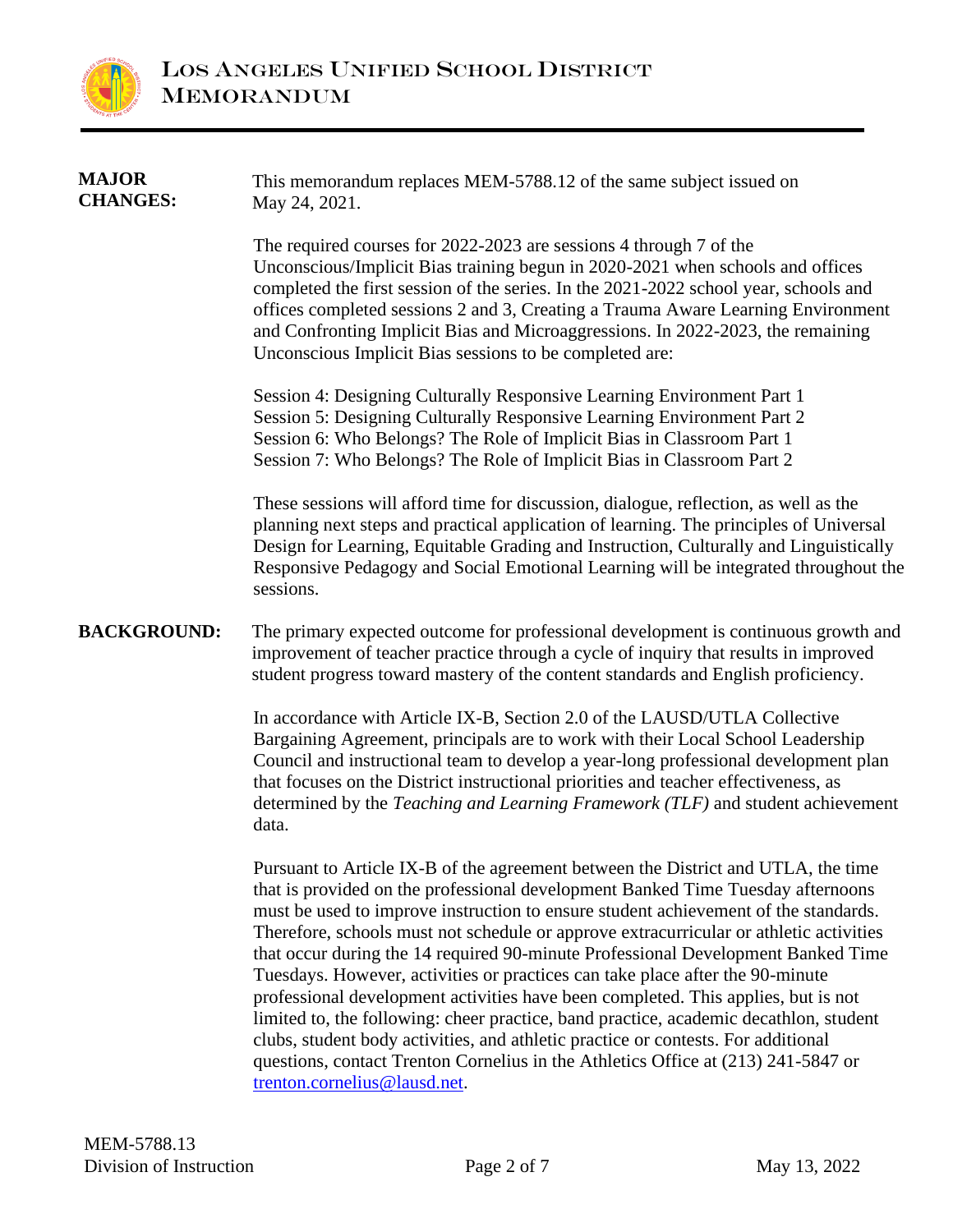

The *Teaching and Learning Framework* details the pedagogy needed to effectively teach the California Standards, the acquisition of 21st Century Skills, and provide access to content for the diverse needs of our student population. It honors the complex nature of teaching and provides a common language to support professional growth for both novice and veteran teachers in discrete elements through the use of descriptors and varying performance levels.

#### **INSTRUCTIONS: I. SCHEDULING AND IMPLEMENTATION OF BANKED TIME TUESDAYS**

A. Banked Time Tuesday Allotments

Per the District-UTLA contract, fifty percent (50%) of allocated Banked Time Tuesdays (listed in Attachment A) must be devoted to professional development aligned with District instructional priorities. The number of days allocated to District-determined professional development for secondary schools is as follows:

| <b>Secondary School Banked Time Tuesday Allocations</b> |    |  |
|---------------------------------------------------------|----|--|
| <b>Total number of Banked Time Tuesdays</b>             | 14 |  |
| allocated to schools                                    |    |  |
| District-determined PD topics for Banked Time           |    |  |
| Tuesdays                                                |    |  |
| Local School Leadership Council determined              |    |  |
| PD topics for Banked Time Tuesdays                      |    |  |

B. Scheduling of Professional Development Banked Time Tuesdays

Schools must adhere to the established Banked Time Tuesday schedule as outlined in Attachment A. The exceptions are as follows:

- 1. If a school wishes to use alternate Tuesday(s) that differ from those listed on Attachment A (that neither increases nor decreases the number of banked time days), please complete and submit Attachment D to the Community of School Administrator.
- 2. If a school wishes to increase or decrease the number of banked time days, please see MEM-6680.6, *School Waivers for Alternate Configurations*, *dated May 13, 2022*, for procedures to request a waiver.

The Banked Time Tuesday schedule must match what is submitted in the 2022-2023 online bell schedule. The bell schedule must meet the minimum required instructional minutes daily (247 minutes) and annually (65,300 minutes; 62,160 for middle schools with Common Planning Time) as indicated in the following documents: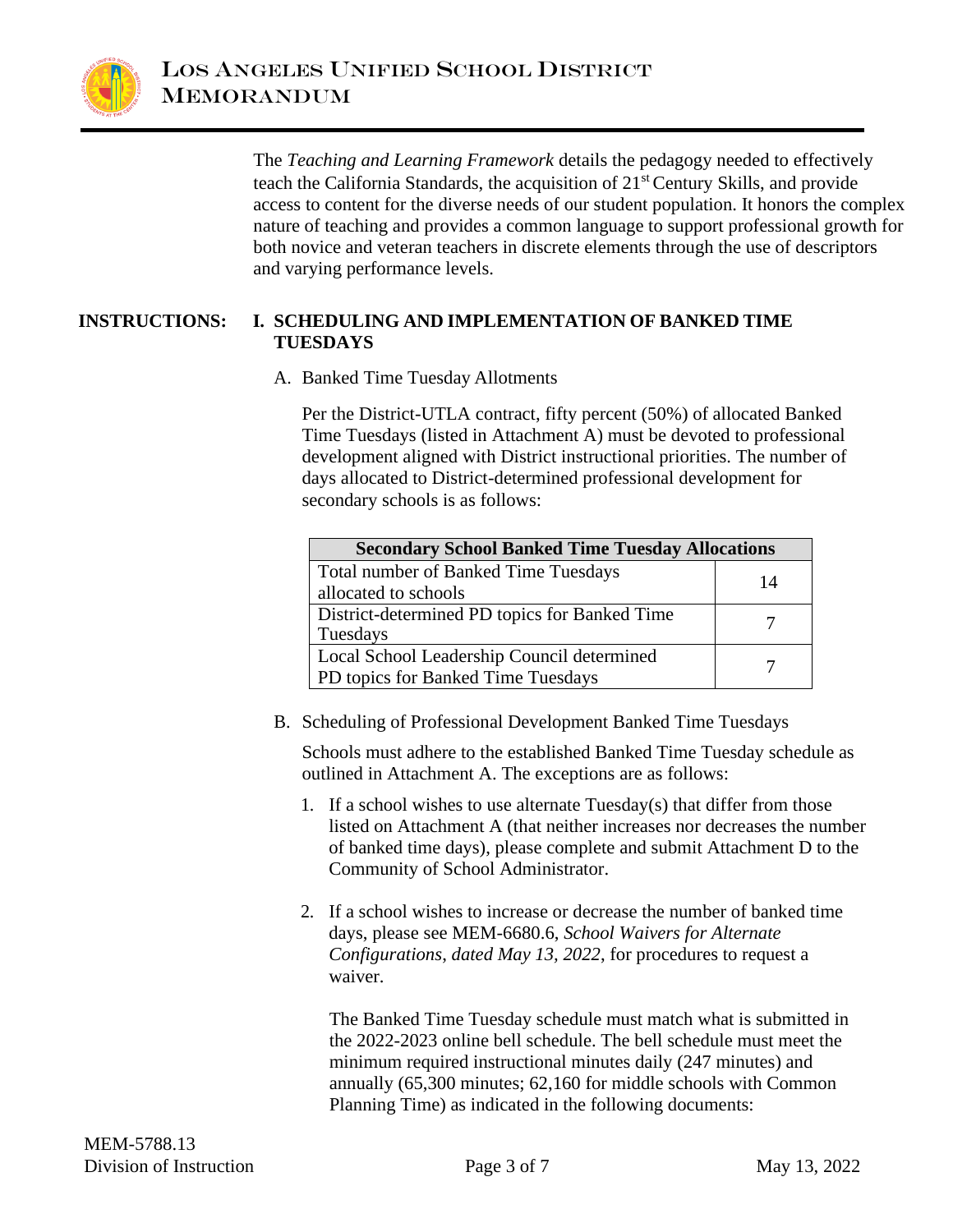

- BUL-6144.1, *School Day Schedule Requirements and Schedule Change Requests for Regular, Minimum, Shortened, Banked-Time and Pupil – Free Days,* dated July 27, 2017, and
- REF-06800.3, *Daily and Annual Instructional Minutes Requirements and Certification of Bell Schedules for School Year 2022–2023,* dated May 13, 2022

The bell schedule must be certified and submitted with the waiver request. Schools may use the Single Track instructional calendar provided in Attachment B to plan their additional or alternate banked time days and to complete their online bell schedule.

Schools may also use shortened days, minimum days, school-determined staff development meetings and grade-level meetings for professional development opportunities.

C. Additional Considerations for Banked Time Tuesdays

Secondary schools are expected to frame their professional development plans around these priorities, and to organize professional development content and time to support improved student achievement. The following guidelines for scheduling and implementing Banked Time Tuesdays must be adhered to:

- 1. If professional development banked time falls on the same days as State and District testing programs, schools must administer the mandated test. A special testing schedule will be necessary to complete testing on a shortened day schedule.
- 2. There are no changes in the length of the teachers' contractual workday.
- 3. Minimum and/or shortened days may not be combined with the professional development banked time.
- 4. Schools will not be required to pay transportation costs for Banked Time Tuesdays listed on the approved calendar schedule. Schools may be required to pay transportation costs if additional days, other than those listed on the approved calendar schedule, are requested by the school.
- 5. Affiliated charter schools that have banked time written into their charters will continue to implement banked time as designated in the charter.
- 6. Banked Time Tuesday professional development shall not be extended in length with additional meetings on Back-To-School, Open House, or Parent Conference days.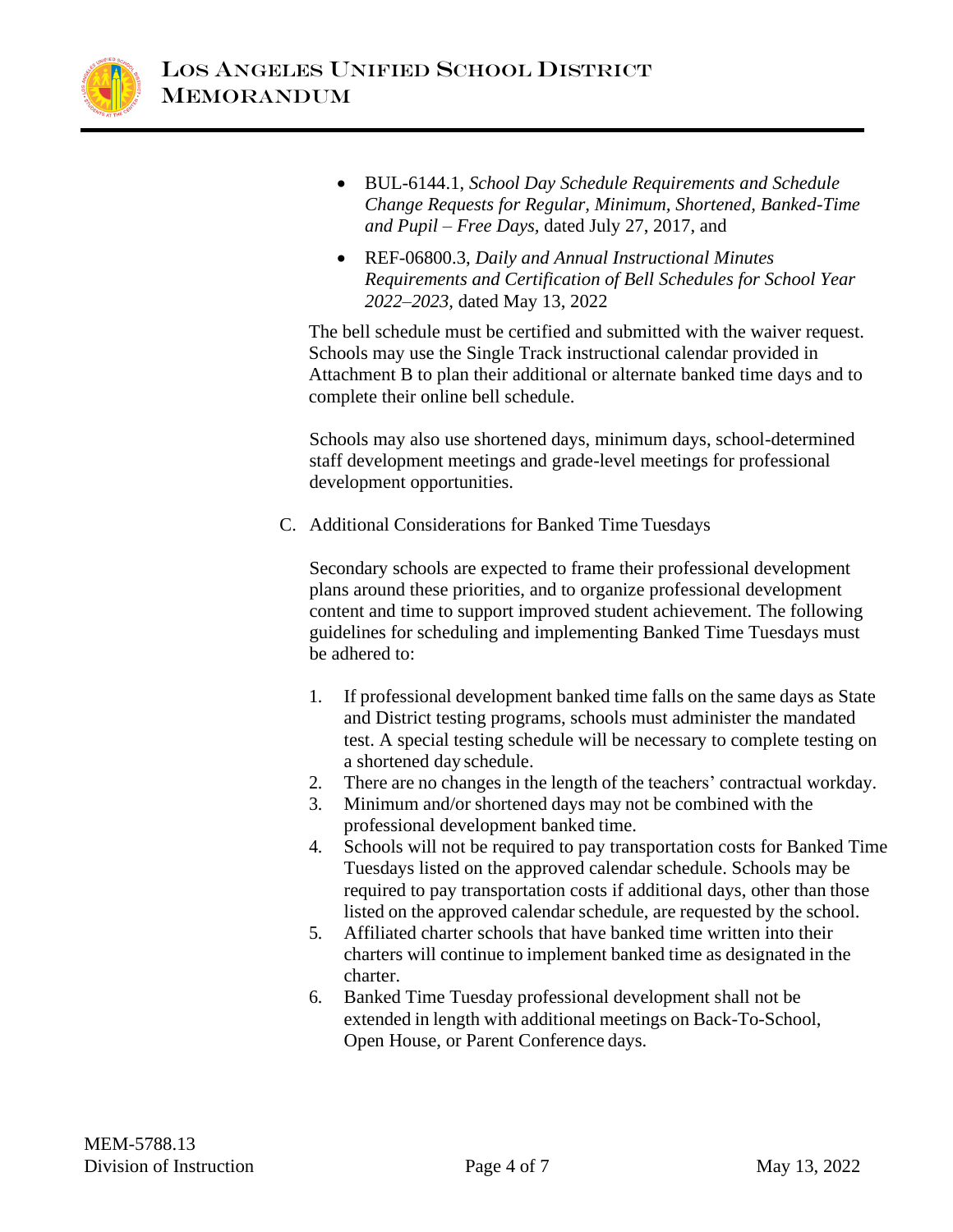

#### **II. CONTINUOUS IMPROVEMENT AND PROFESSIONAL DEVELOPMENT**

The California Curriculum Frameworks for all content areas, in tandem with the California Content standards and ELA/ELD Framework, are the guiding documents for effective instruction in all secondary classrooms. All teachers will utilize the frameworks and standards as the foundation for their instructional program. Professional development topics and activities should support and enhance teachers' practice, including examining student work and instructional practices, in a reflective cycle of inquiry. The California Curricular Frameworks are available online at [http://www.cde.ca.gov/ci/cr/cf/allfwks.asp.](http://www.cde.ca.gov/ci/cr/cf/allfwks.asp) Additional resources for professional development are available on Attachment C.

This process promotes the development of teaching capacity in rigorous instructional design to meet the needs of all learners. It requires deep knowledge and understanding of English Learner proficiency levels and Standard English Learner linguistic features, Universal Design for Learning (UDL) and MTSS, and the selection of curriculum materials that are culturally and linguistically relevant.

Effective instruction that utilizes the California content standards and the CA ELD standards requires that teachers come together to construct or deconstruct standards, lessons, units, and assessments, including the English Language Proficiency Assessment for California (ELPAC) and Basic Skills Assessment (e.g., Reading Inventory) results, as well as to review student results from formative assessments to engage in a continuous improvement process. For continuous improvement resources, please visit the teacher resource page [https://achieve.lausd.net/Page/11520.](https://achieve.lausd.net/Page/11520)

#### **III. UNCONSCIOUS/IMPLICT BIAS REQUIRED COURSE (4 SESSIONS)**

In collaboration with Tyrone Howard, nationally known and recognized scholar of education at UCLA, the Los Angeles Unified School District has undertaken a series of professional development sessions with a focus on bias and anti-racism. This work is designed to help provide school personnel the knowledge, skills, strategies, resources and dispositions to support all learners; to create inclusive schools and classrooms, with a goal of eliminating bias in learning opportunities. This work is anchored around helping school personnel engage in courageous conversations tied to race, equity, and access among other issues.

Session 1 of the Unconscious/Implicit Bias series, *Phase 1 of Our Antiracist Journey in LA Unified*, was completed by all schools and offices in the 2020-2021. Sessions 2 and 3 of the Unconscious/Implicit Bias training were completed during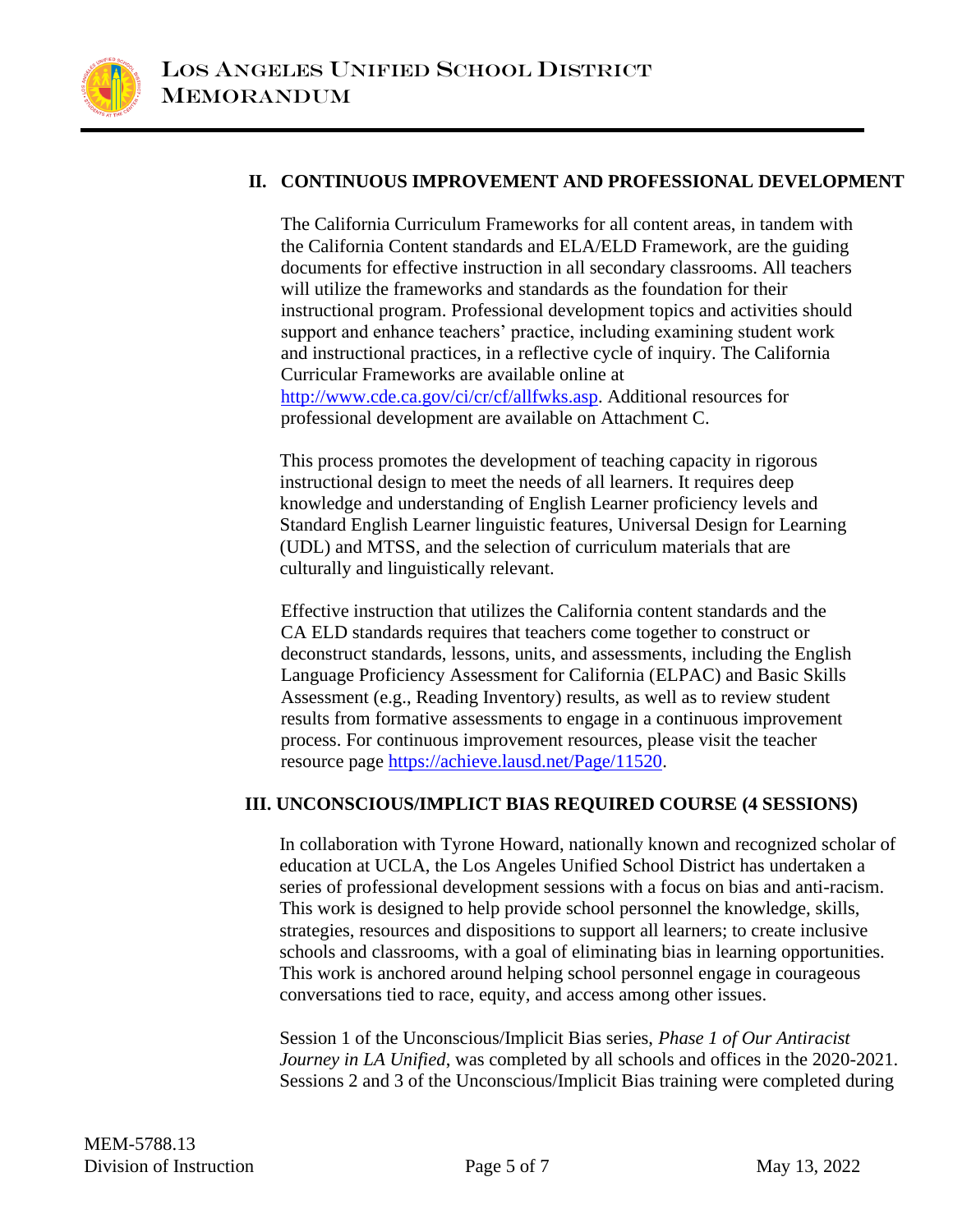

the 2021-2022 school year. In Fall of 2022, Session 4 through Session 7 of the professional learning series are to be completed.

| Unconscious/Implicit Bias Session Title |                                                             | Due Date         |
|-----------------------------------------|-------------------------------------------------------------|------------------|
| Session #1                              | Phase I of Antiracist Journey in LA Unified                 | <b>Fall 2021</b> |
| Session #2                              | Creating a Trauma Aware Learning Environment                | Winter 2021      |
| Session #3                              | Confronting Implicit Bias and Microaggressions              | Spring 2022      |
| Session #4                              | Designing Culturally Responsive Learning Experiences Part 1 | Fall 2022        |
| Session #5                              | Designing Culturally Responsive Learning Experiences Part 2 | Fall 2022        |
| Session #6                              | Who Belongs? The Role of Implicit Bias in Classroom Part 2  | Fall 2022        |
| Session #7                              | Who Belongs? The Role of Implicit Bias in Classroom         | Fall 2022        |

Since this series is required of all Los Angeles Unified employees, supervisors are to ensure that new staff complete all of the sessions. The [Implicit Bias Toolkit](https://docs.google.com/presentation/d/1g6Ne6d-ELjCy7EslVKqbjTWqzvXSoiDXLrhHiQD5s84/edit?usp=sharing) is a live document that will continue to be updated as session materials are released. Each course will be available on MyPLN, keywords Implicit Bias.

**School principals must certify that the course has been completed, by submitting their professional development plans to their directors. Schools must retain a copy of the Banked Time Tuesday meeting agendas and sign-in sheets.**

## **IV. PROFESSIONAL DEVELOPMENT FOR BLACK STUDENT ACHIEVEMENT PLAN SCHOOLS**

This Culturally Responsive and Sustaining Education three-part series is an ongoing endeavor aligned with the following objectives for faculty and staff at BSAP group 1 and group 2 schools (with a strong recommendation for all schools):

- Expand understanding of anti-black racism through the varied ways it exists and continues to impact the material conditions (mental, social, and academic) of Black students and their families
- Facilitate self-reflection and personal growth toward empathy and value for Black students and their families
- Development and improvement of effective pedagogical practices (e.g. curriculum development, classroom management, content selection & connection, etc.) that center the history and current lived experiences of Black people

This professional development can be accessed through MyPLN or on the [Black](https://achieve.lausd.net/bsa)  [Student Achievement Plan website.](https://achieve.lausd.net/bsa) Each session is approximately 60 minutes in length. The first two parts should be completed during the fall semester 2022. The third part should be completed by March of the spring semester 2023. Community of Schools Administrators will certify for their BSAP Group 1 and Group 2 schools. Additional information detailing the professional development will be sent to schools in July 2022.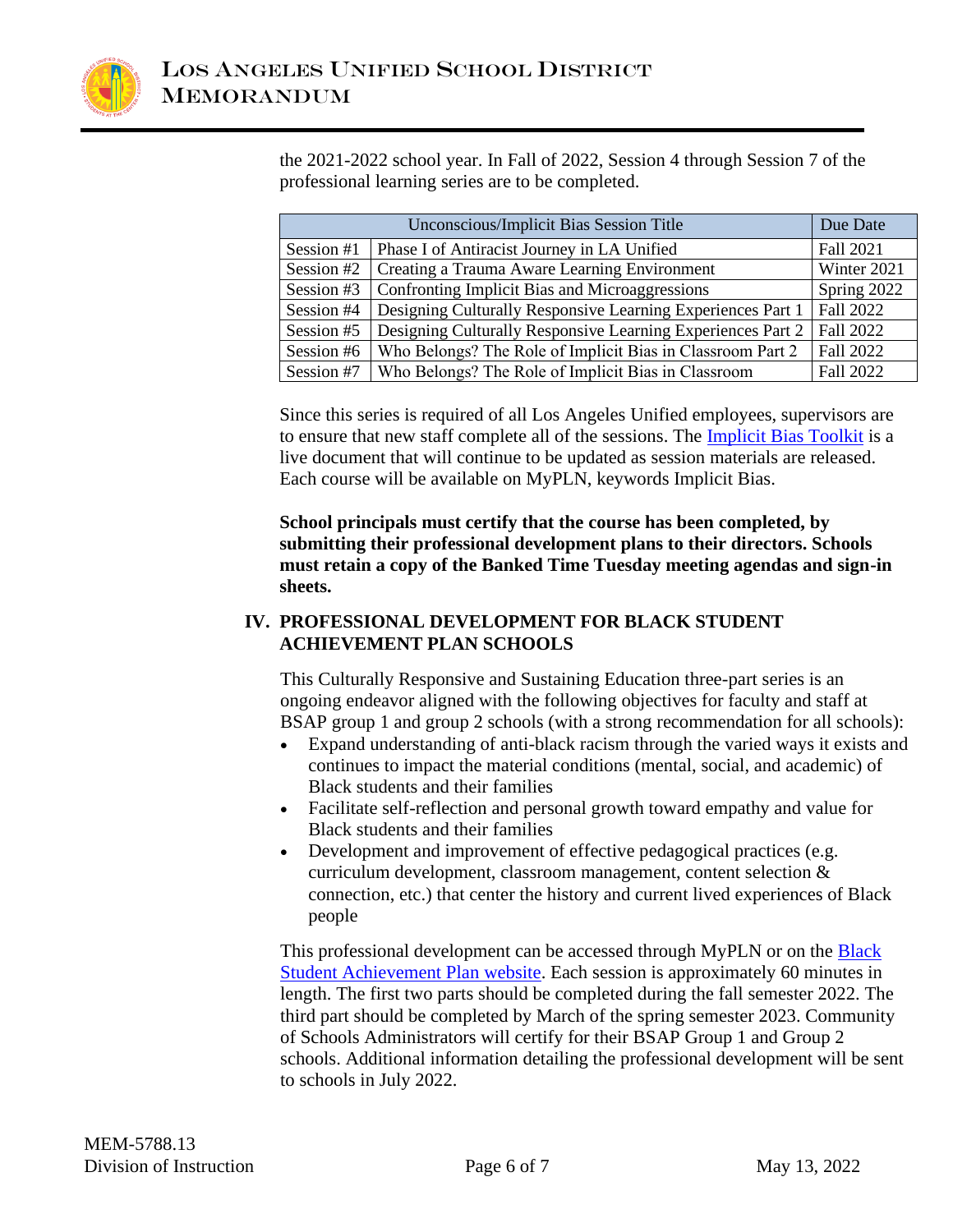

| <b>ATTACHMENTS:</b>                 | Attachment A: Professional Development Schedule<br>Attachment B: Single Track Instructional Calendar<br><b>Attachment C: Instructional Practices and Resources</b><br>Attachment D: Request for Alternate Banked Time Tuesday Date(s)              |
|-------------------------------------|----------------------------------------------------------------------------------------------------------------------------------------------------------------------------------------------------------------------------------------------------|
| <b>RELATED</b><br><b>RESOURCES:</b> | MEM-6680.6 School Waivers for Alternate Configurations, dated May 13, 2022                                                                                                                                                                         |
|                                     | REF-068500.3 Daily and Annual Instructional Minutes Requirements and<br>Certification of Bell Schedules for School Year 2022 - 2023, dated May 24, 2022                                                                                            |
| <b>ASSISTANCE:</b>                  | For assistance or further information, please contact the Community of School<br>Administrator in the Local District Office or Brenda Pensamiento, Secondary<br>Administrator, Division of Instruction at (213) 241-5333 or<br>bpensami@lausd.net. |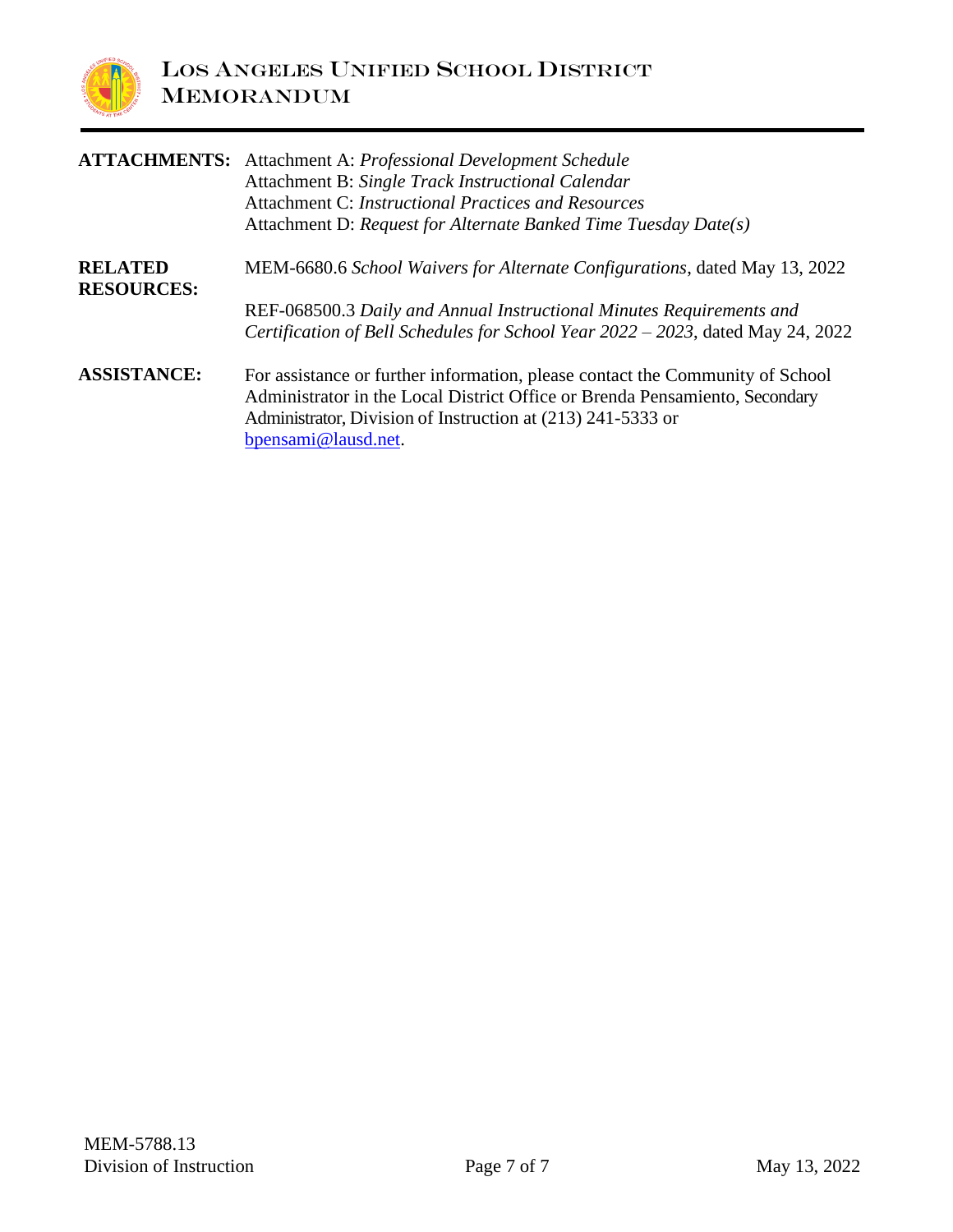

### ATTACHMENT A

### **2022-2023 PROFESSIONAL DEVELOPMENT DAYS SECONDARY SINGLE-TRACK CALENDAR**

The dates below represent District-allocated Banked Time Tuesdays only. At a minimum, 7 of the 14 Banked Time Tuesdays are to be dedicated to District's priorities.

| <b>District Allocated Banked Time</b><br><b>Tuesdays</b>  | <b>Marks Reporting</b><br><b>End Dates</b> | <b>Back-to-School, Open House,</b><br><b>Parent/Family Conferencing</b><br>and Acceleration Days |
|-----------------------------------------------------------|--------------------------------------------|--------------------------------------------------------------------------------------------------|
| August 23, 2022                                           | <b>Fall Semester</b>                       | <b>Back-to-School Window</b>                                                                     |
| September 13, 2022                                        |                                            |                                                                                                  |
| September 20, 2022                                        | 5 Week: September 16, 2022                 | Start Date: August 29, 2022                                                                      |
| October 4, 2022                                           |                                            | End Date: September 16, 2022                                                                     |
| October 18, 2022                                          | 10 Week: October 14, 2022                  |                                                                                                  |
| November 1, 2022                                          |                                            | <b>Parent/Family Conferencing</b>                                                                |
| November 15, 2022                                         | 15 Week: November 14, 2022                 | Window                                                                                           |
| (Thanksgiving Break, Nov. 21-Nov. 25)<br>December 6, 2022 | 20 Week: December 16, 2022                 | Start Date: October 17, 2022<br>End Date: October 28, 2022                                       |
|                                                           |                                            | <b>Acceleration Days</b>                                                                         |
| (Winter Break, Dec. 19-Jan. 6)                            |                                            | October 19, 2022                                                                                 |
|                                                           |                                            | December 7, 2022                                                                                 |
| January 10, 2023                                          |                                            |                                                                                                  |
| January 24, 2023                                          | <b>Spring Semester</b>                     | <b>Open House Window</b>                                                                         |
| January 31, 2023                                          |                                            |                                                                                                  |
| February 14, 2023                                         | 5 Week: February 17, 2023                  | Start Date: March 13, 2023                                                                       |
| February 28, 2023                                         |                                            | End Date: May, 26, 2023                                                                          |
| March 14, 2023                                            | 10 Week: March 24, 2023                    |                                                                                                  |
|                                                           |                                            | <b>Parent/Family Conferencing</b>                                                                |
| (Spring Break, April 3-April 7)                           | 15 Week: May 5, 2023                       | Window*                                                                                          |
|                                                           |                                            | * After 5 week or 10 week, per school                                                            |
|                                                           | 20 Week: June 15, 2023                     | need                                                                                             |
|                                                           |                                            |                                                                                                  |
|                                                           |                                            | Start Date: October 17, 2022                                                                     |
|                                                           |                                            | End Date: March 30, 2022                                                                         |
|                                                           |                                            |                                                                                                  |
|                                                           |                                            | <b>Acceleration Days</b>                                                                         |
|                                                           |                                            | March 15, 2023                                                                                   |
|                                                           |                                            | April 19, 2023                                                                                   |
|                                                           |                                            |                                                                                                  |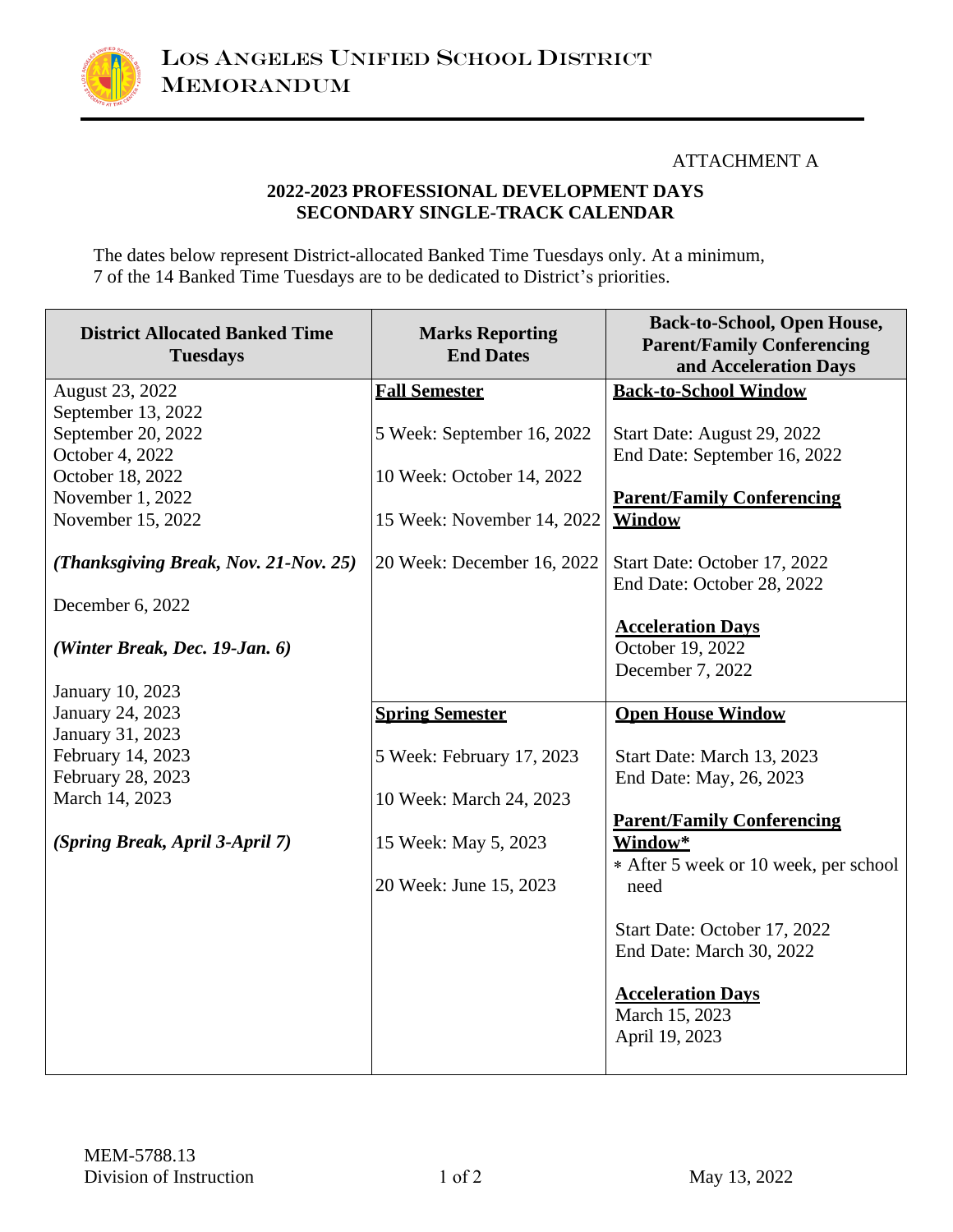

#### **2022-2023 PROFESSIONAL DEVELOPMENT DAYS SECONDARY "FOUR-BY-FOUR" (4x4) CALENDAR**

The dates below represent District-allocated Banked Time Tuesdays only. At a minimum, 7 of the 14 Banked Time Tuesdays are to be dedicated to District priorities.

| <b>District Allocated Banked</b><br><b>Time Tuesdays</b> | <b>Marks Reporting</b><br><b>End Dates</b>      | <b>Back-to-School, Open House,</b><br><b>Parent/Family Conferencing</b><br>and Acceleration Days |
|----------------------------------------------------------|-------------------------------------------------|--------------------------------------------------------------------------------------------------|
| August 23, 2022                                          | <b>Fall Semester- First Ouarter</b>             | <b>Back-to-School Window</b>                                                                     |
| September 13, 2022                                       |                                                 |                                                                                                  |
| September 20, 2022                                       | Mid Term: September 16, 2022                    | Start Date: August 29, 2022                                                                      |
| October 4, 2022                                          | Final marks: October 14, 2022                   | End Date: September 16, 2022                                                                     |
| October 18, 2022                                         |                                                 |                                                                                                  |
| November 1, 2022                                         | <b>Fall Semester- Second Ouarter</b>            | <b>Parent/Family Conferencing</b>                                                                |
| November 15, 2022                                        |                                                 | <b>Window</b>                                                                                    |
| (Thanksgiving Break, Nov. 21-Nov. 25)                    | Mid Term: November 14, 2022                     |                                                                                                  |
| December 6, 2022                                         |                                                 | Start Date: October 17,2022                                                                      |
|                                                          | Final marks: December 16, 2022                  | End Date: October 28, 2022                                                                       |
| (Winter Break, Dec. 19-Jan. 6)                           |                                                 | <b>Acceleration Days</b>                                                                         |
| January 10, 2023                                         |                                                 |                                                                                                  |
| January 24, 2023                                         |                                                 | October 19, 2022                                                                                 |
| January 31, 2023                                         |                                                 | December 7, 2022                                                                                 |
| February 14, 2023                                        |                                                 |                                                                                                  |
| February 28, 2023                                        | <b>Spring Semester First Ouarter</b>            | <b>Open House Window</b>                                                                         |
| March 14, 2023                                           |                                                 |                                                                                                  |
|                                                          | Mid Term: February 17, 2023                     | Start Date: March 13, 2023                                                                       |
| (Spring Break, April 3-April 7)                          |                                                 |                                                                                                  |
|                                                          | Final marks: March 24, 2022                     | End Date: May, 26, 2023                                                                          |
|                                                          |                                                 |                                                                                                  |
|                                                          | <b>Spring Semester Second</b><br><b>Ouarter</b> | <b>Parent/Family Conferencing</b><br><b>Window</b>                                               |
|                                                          |                                                 | After 5 week or 10 week, per                                                                     |
|                                                          | Mid Term: May 5, 2023                           | school need                                                                                      |
|                                                          |                                                 |                                                                                                  |
|                                                          | Final marks: June 15, 2023                      | Start Date: October 17,                                                                          |
|                                                          | June 14, 2023**                                 | 2022                                                                                             |
|                                                          |                                                 | End Date: March 30, 2022                                                                         |
|                                                          |                                                 | <b>Acceleration Days</b>                                                                         |
|                                                          |                                                 |                                                                                                  |
|                                                          |                                                 | March 15, 2023                                                                                   |
|                                                          |                                                 | April 19, 2023                                                                                   |
|                                                          |                                                 |                                                                                                  |

\*\***NOTE:** Schools on a 4x4 schedule that plan to apply for a state physical education (P.E.) waiver for the 2022- 2023 school year need a minimum of 18 weeks in a semester. For these schools, the first day of instruction for the 2022-2023 school year will be on 08/12/2022, a day earlier, and their last day of school will be on 06/14/2023.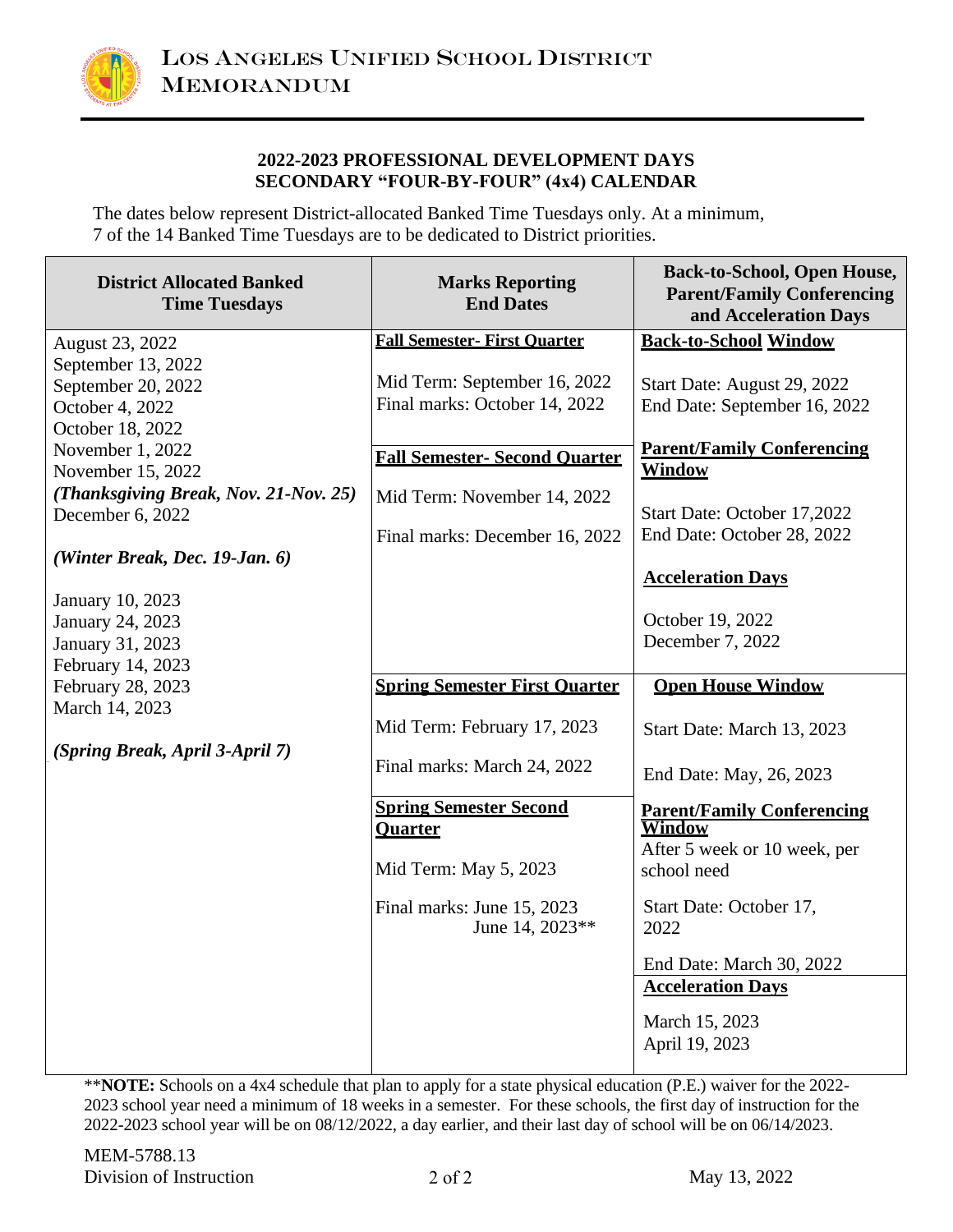

### ATTACHMENT B



\* Scheduled Pupil Free Days are Friday, August 12, 2022, and Friday, June 16, 2023.

\*\* If a school selects Monday, January 9, 2023, as a Pupil Free Day, then Friday, June 16, 2023, becomes an Instructional Day.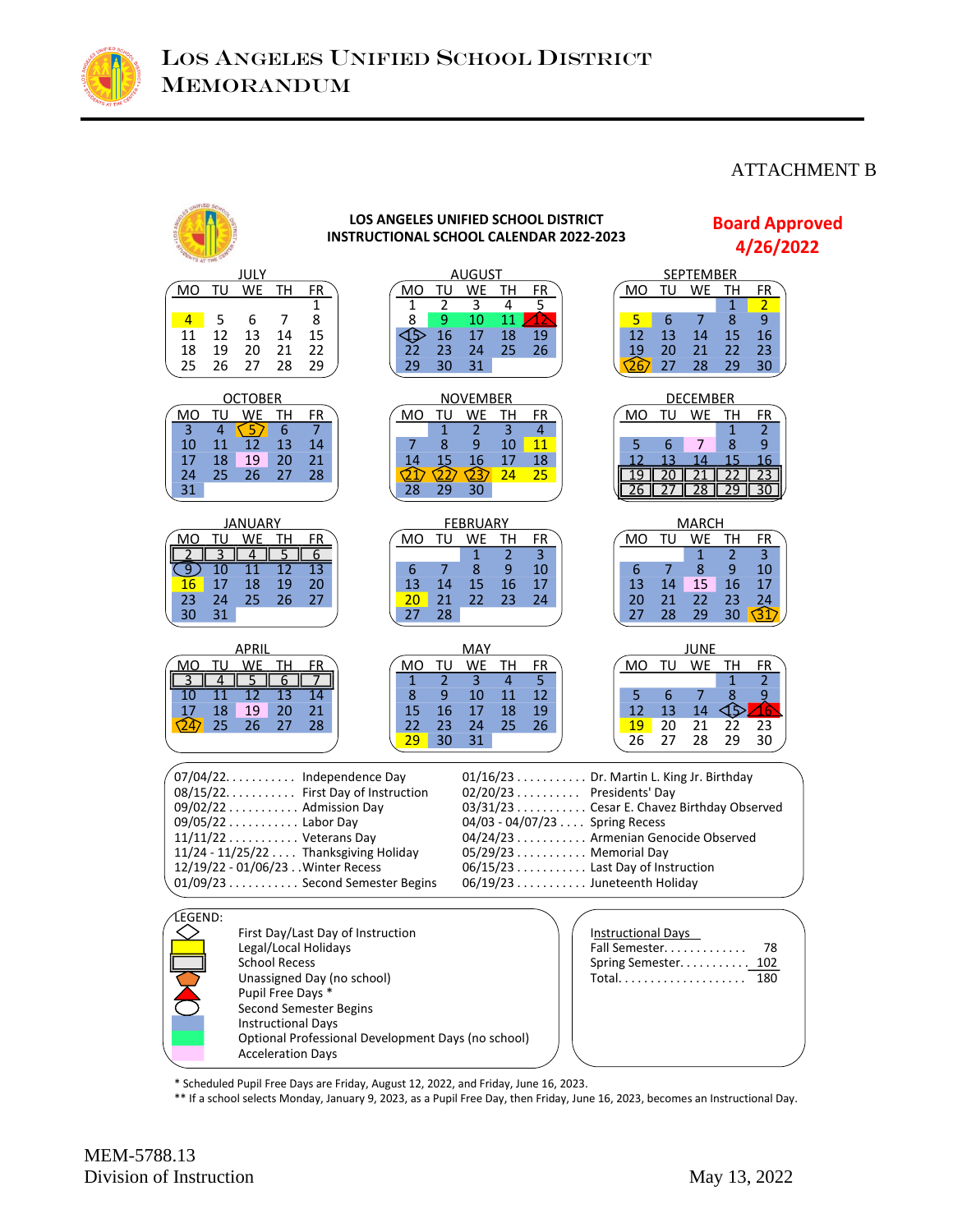

# ATTACHMENT C

# **INSTRUCTIONAL RESOURCES BY DEPARTMENT**

| <b>Department</b>                                    | <b>Resources</b>                                                                                                                                                             |
|------------------------------------------------------|------------------------------------------------------------------------------------------------------------------------------------------------------------------------------|
| <b>Arts Education</b>                                | Arts Education Branch website http://achieve.lausd.net/Page/8931<br><b>Visual and Performing Arts Framework</b>                                                              |
| <b>English</b><br><b>Language Arts</b>               | LAUSD literacy website http://achieve.lausd.net/ela<br><b>CA ELA/ELD Framework</b><br><b>CA CCSS</b> for ELA                                                                 |
| <b>Health</b><br><b>Education</b><br><b>Programs</b> | LAUSD Health education and prevention-education programs<br>http://www.heplausd.com<br>HIV/AIDS Prevention information can be found at<br>http://www.AIDSpreventionLAUSD.net |
| <b>History/Social</b><br><b>Sciences</b>             | Information on Reading Like A Historian in LAUSD and other HSS<br>resources can be found at http://achieve.lausd.net/hss                                                     |
| <b>Mathematics</b>                                   | LAUSD math website http://achieve.lausd.net/math<br><b>CA Math Framework</b>                                                                                                 |
| <b>Physical</b><br><b>Education</b>                  | LAUSD Physical Education Programs http://achieve.lausd.net/pe<br><b>Physical Education Content Standards</b><br><b>CA Physical Education Framework</b>                       |
| <b>Science</b>                                       | LAUSD science website http://science.lausd.net<br>Next Generation Science Standards (NGSS), or<br>http://nextgenscience.org/                                                 |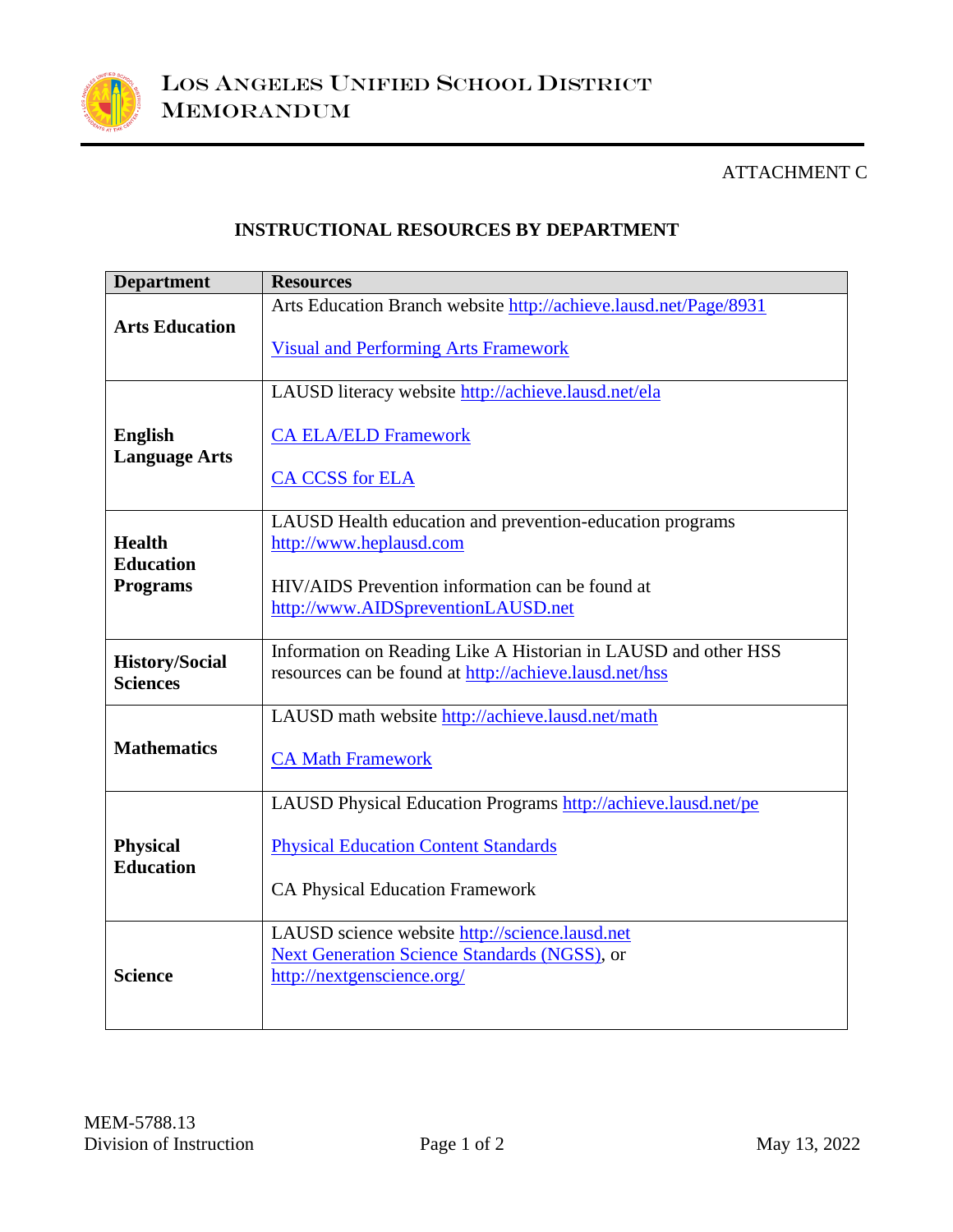

|                                                | Social Emotional Learning (SEL) LAUSD website                              |  |
|------------------------------------------------|----------------------------------------------------------------------------|--|
| <b>Integration of</b>                          | http://achieve.lausd.net/Page/10277                                        |  |
| <b>Social</b>                                  | Discipline Foundation Policy: School-wide Positive Behavior and            |  |
| <b>Emotional</b>                               | Intervention Support policy and the school's Discipline Plan and resources |  |
| <b>Learning</b>                                | may be found online at https://achieve.lausd.net/Page/6413                 |  |
| <b>Department</b>                              | <b>Resources</b>                                                           |  |
| California                                     | ELA/ELD Framework is available online at                                   |  |
| <b>ELA/ELD</b>                                 | http://www.cde.ca.gov/ci/rl/cf/elaeldfrmwrksbeadopted.asp Examples are     |  |
| <b>Framework:</b>                              | available at http://www.cde.ca.gov/ci/rl/cf/elaeldfrmwrksbeadopted.asp     |  |
| Comprehensive                                  | Chapter 9: Equity and Access at                                            |  |
| <b>ELD Program</b>                             | https://www.cde.ca.gov/ci/rl/cf/documents/elaeldfwchapter9.pdf             |  |
|                                                | CA ELA/ELD framework in Chapter 9: Equity and Access at                    |  |
| <b>Integration of</b>                          | https://www.cde.ca.gov/ci/rl/cf/documents/elaeldfwchapter9.pdf             |  |
| <b>Strategies for</b>                          |                                                                            |  |
| <b>Students with</b><br><b>Disabilities</b>    |                                                                            |  |
|                                                |                                                                            |  |
| <b>Integration of</b>                          | CA standards for English Language Development can be found online          |  |
|                                                | at http://www.cde.ca.gov/sp/el/er/eldstandards.asp                         |  |
| <b>Literacy</b> and                            | CA standards for Literacy in the Content Areas can be found online at      |  |
| <b>Language in All</b><br><b>Content Areas</b> | http://www.cde.ca.gov/be/st/ss/documents/finalelaccssstandards.pdf         |  |
|                                                |                                                                            |  |
| <b>English Language</b>                        | Designated ELD lessons utilizing the High Impact Essential Practices       |  |
| <b>Development</b>                             | as outlined in the http://achieve.lausd.net/page/8773#spn-content          |  |
|                                                |                                                                            |  |
| <b>Foster Youth</b>                            | Student Health and Human Services Foster Youth Achievement                 |  |
| <b>Support</b>                                 | Program https://achieve.lausd.net/Page/12905#spn-content                   |  |
|                                                |                                                                            |  |
|                                                | Instructional materials and model lessons                                  |  |
|                                                | http://achieve.lausd.net/aemp                                              |  |
|                                                | CA Framework for the Core Content Areas:                                   |  |
| <b>Integration of</b>                          | <b>ELA/ELD</b>                                                             |  |
| <b>Culturally and</b>                          | Chapter 2: Key Considerations in the ELA/Literacy and ELD                  |  |
| <b>Linguistically</b>                          | <b>Curriculum, Instruction, and Assessment</b>                             |  |
| <b>Responsive</b>                              | <b>Chapter 9: Access and Equity</b>                                        |  |
| <b>Pedagogy in All</b>                         | <b>History/Social Science</b>                                              |  |
| <b>Content Areas</b>                           | https://www.cde.ca.gov/ci/hs/cf/documents/hssfwchapter20.pdf               |  |
|                                                | <b>Mathematics</b>                                                         |  |
|                                                | https://www.cde.ca.gov/ci/ma/cf/documents/mathfwuniversalaccess.pdf        |  |
|                                                | <b>Science</b>                                                             |  |
|                                                | https://www.cde.ca.gov/ci/sc/cf/documents/scifwchapter10.pdf               |  |